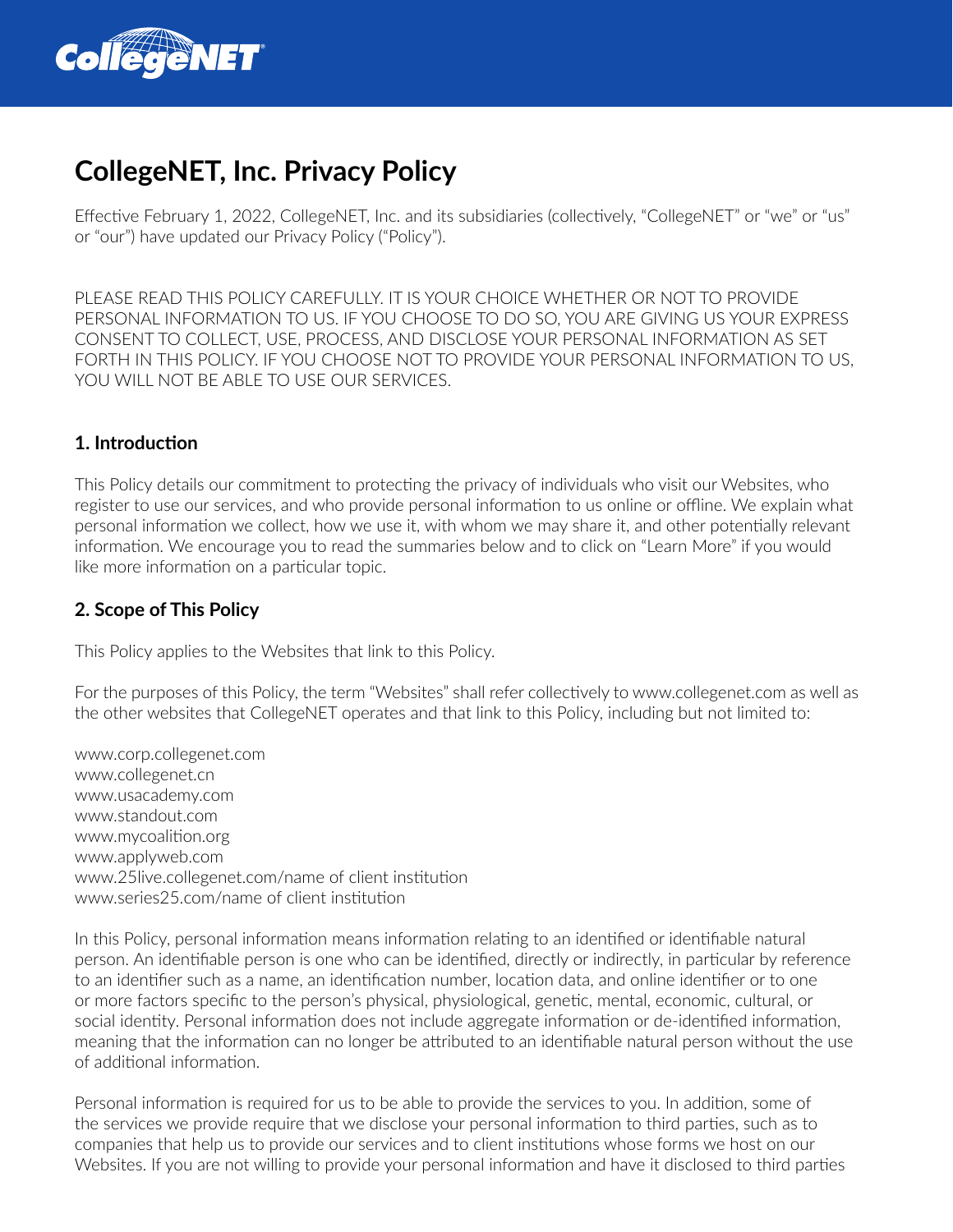

in accordance with this Policy, you will not be able to use our services.

Our Websites may contain links to other websites, and the information practices and the content of such other websites are governed by the privacy statements of such other websites. We encourage you to review the privacy statements of such other websites to understand their information practices.

While we strongly support the protection of privacy on the Internet, we do not have control over, and cannot be responsible for, the actions of our client institutions or other third parties. We encourage you to review each such client institution's or third party's privacy statement and to otherwise understand its privacy practices, before providing personal information directly to it or in our forms on which it is named.

# **3. Personal Information We Collect**

We collect personal information to operate effectively and provide you with the best experiences with our services. You provide some of this information directly, such as when you create an account, start or submit a form hosted by us, or contact us for support. We get some of the information, such as your IP address, by recording how you interact with our services. We may also get information about you from our client institutions or other third parties.

### *Information That You Provide To Us*

We ask for and may collect personal information about you such as your name, address, phone number, email address, instant messaging ID, and electronic payment information when you register for an account to access or when you use one or more of our services.

We ask for and may collect personal information from you when you start or submit web forms on our Websites, via email, or as you use interactive features of the Websites, including, participation in surveys, discussions, contests, requesting customer support, or otherwise communicating with us. This personal information may include non-text components such as images and videos.

A third party intermediary is used to manage electronic payment processing. This intermediary is not permitted to store, retain, or use your cardholder data for any purpose except for electronic payment processing on our behalf.

By voluntarily providing us with your personal information, you represent that the personal data is accurate and that you are the owner of such personal data or otherwise have the requisite consent to provide it to us.

### *Information That We Collect From You On Our Websites*

*Logs:*

As is true with most websites and services delivered over the Internet, we gather certain information and store it in log files when you interact with our Websites and services. This information includes internet protocol (IP) addresses as well as browser type, internet service provider, URLs of referring/exit pages, operating system, date/time stamp, information you search for, locale and language preferences, identification numbers associated with your devices, your mobile carrier, and system configuration information. Occasionally, we connect personal information to information gathered in our log files as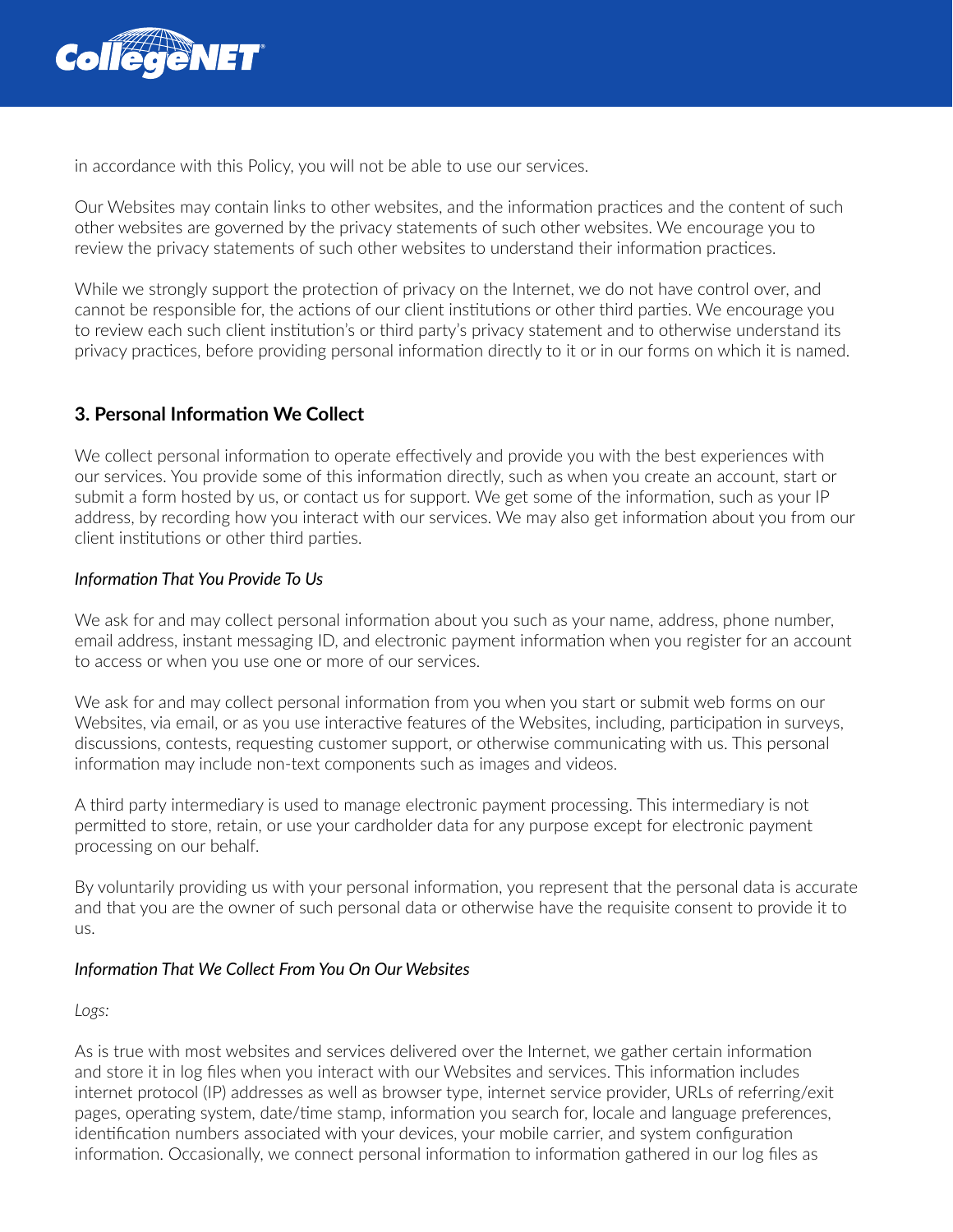

necessary to improve our Websites and services. In such case, we would treat the combined information in accordance with this Policy.

*Analytics:*

We collect analytics information when you use our Websites or our mobile applications to help us improve them. We may also share anonymous data about your actions on our Websites and our mobile applications with third party service providers of analytics services. We do not link analytics information to your personal information.

### *Information Collected From Other Sources*

We may also obtain other information, including personal information, from third parties and combine that with information we collect through our Websites. For example, we may receive information from client institutions you have expressed interest in and test scores that you want associated with your application. In addition, we may have access to certain information from a third party social media or authentication service if you log into our services through such a service or otherwise provide us with access to information from the service.

The Websites may include social media features, such as the Facebook Like button, and widgets, such as the Share This button or interactive mini-programs that run on our Websites. These features may collect your IP address, which page you are visiting on the Websites, and may set a cookie to enable the feature to function properly. Social media features and widgets are either hosted by a third party or hosted directly on the Websites. Your interactions with these features are governed by the privacy statement of the companies that provide them.

Any access that we may have to such information from a third party social media or authentication service is in accordance with the authorization procedures determined by that service. By authorizing us to connect with a third party service, you authorize us to access and store your name, email address, and other personal information that the third party service makes available to us, and to use and disclose it in accordance with this Policy. You should check your privacy settings on these third party services to understand and change the information sent to us through these services.

## **4. How We Use Personal Information**

We use the personal information we collect for a variety of purposes. The legal basis for our processing of personal information will depend on the specific context in which we collect it. We will retain personal information for as long as it is needed.

### *General Uses*

We may use the information we collect about you (including personal information, to the extent applicable) for a variety of purposes, including to: (a) provide, operate, maintain, and improve our services and develop new services; (b) enable you to access and use our services; (c) process and complete transactions and send you related information; (d) send transactional messages, including responses to your comments, questions, and requests; provide customer service and support; and send you technical notices, updates, security alerts, and support and administrative messages; (e) monitor and analyze trends, usage, and activities in connection with the Websites and services; (f) investigate and prevent fraudulent transactions,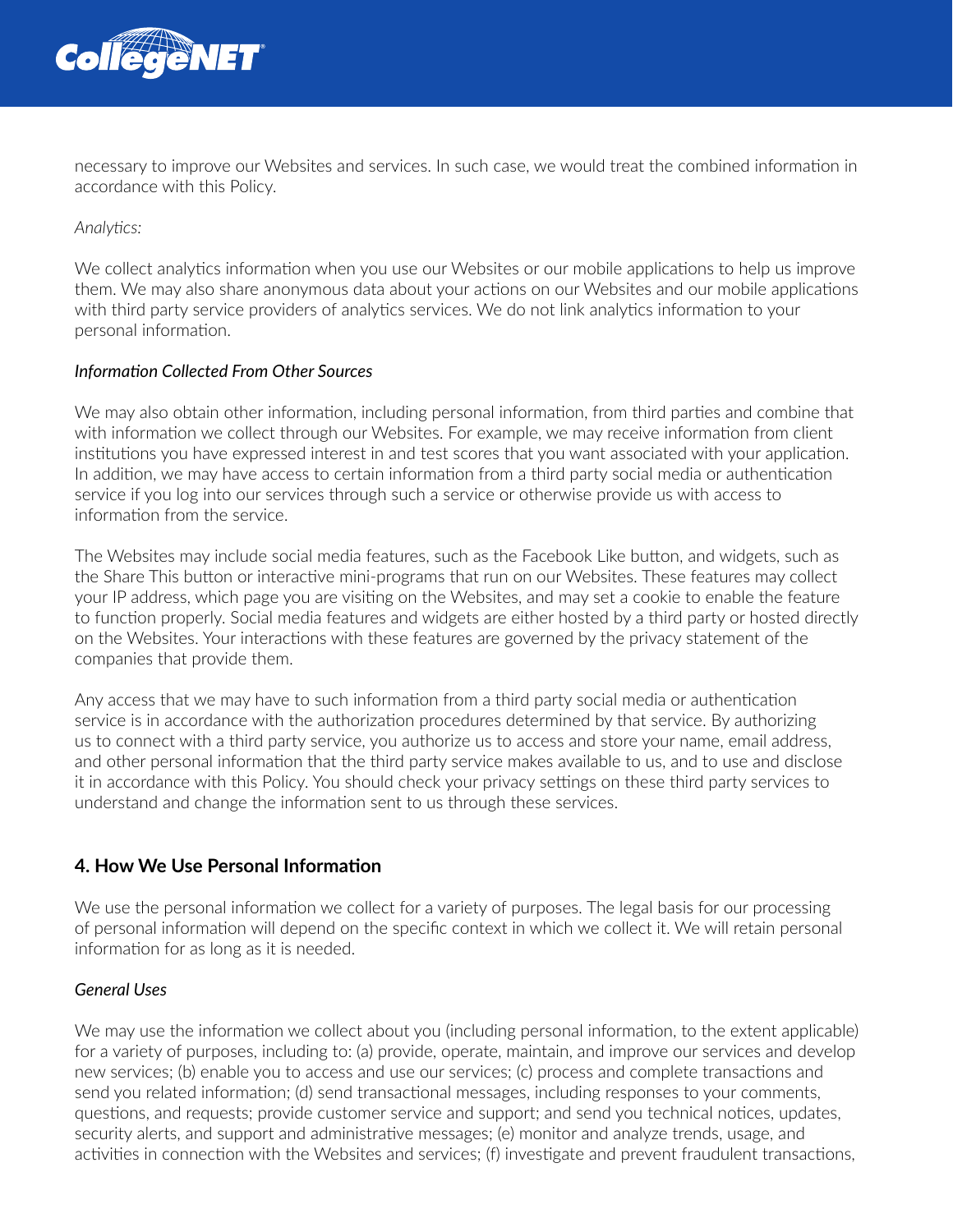

unauthorized access to our services, and other illegal activities; (g) personalize the Websites and services, including by providing features or advertisements that match your interests and preferences; and (h) for other purposes for which we obtain your consent, such as marketing communications. You can revoke your consent to receive marketing communications from us by following the unsubscribe instructions included in our marketing communications. If you revoke such consent, we will create a record of your preference regarding future marketing communications, which will require us to retain your email address. We may also need to share your preference and email address with third parties solely for the purpose of ensuring that you no longer receive marketing communications from such third parties. We will not discriminate against you as a result of your decision to opt-out of marketing communications.

### *Legal Basis for Processing (GDPR)*

If the General Data Protection Regulation (GDPR) is applicable, our legal basis for processing your personal information will depend on the personal information concerned and the specific context in which we collect it. However, we will normally process your personal information only where: (a) we have your consent to do so; (b) we need the personal information to perform a contract with you (e.g. to provide the services you have requested); or (c) the processing is in our or a third party's legitimate interests (and not overridden by your data protection interests or fundamental rights and freedoms). In some cases, we may also have a legal obligation to process your personal information, or may otherwise use your personal information to protect your vital interests or those of another person.

Where we rely on your consent to process your personal information, you have the right to withdraw or decline your consent at any time. Please note that this does not affect the lawfulness of the processing based on consent before its withdrawal.

If we ask you to provide personal information to comply with a legal requirement or to perform a contract with you, we will make this clear at the relevant time and advise you whether the provision of your personal information is mandatory or not (as well as of the possible consequences if you do not provide your personal information). Similarly, if we collect and use your personal information in reliance on our (or a third party's) legitimate interests which are not already described in this Policy, we will make clear to you at the relevant time what those legitimate interests are.

If you have any questions about or need further information concerning the legal basis on which we collect and use your personal information, please contact us using the contact details provided further below.

### *How Long We Retain Your Personal Information*

We will retain your personal information for as long is needed to fulfill the purposes set forth in this Policy, unless a longer retention period is required or permitted by law (such as tax, accounting, or other legal requirements). When we have no ongoing legitimate business need to process your personal information, we will either delete or anonymize it, or, if this is not possible (for example, because your personal information has been stored in backup archives), then we will securely store your personal information and isolate it from any further processing until deletion is possible.

For personal information that we process on behalf of a client institution, we will retain such personal information in accordance with the terms of our agreement with them, subject to applicable law.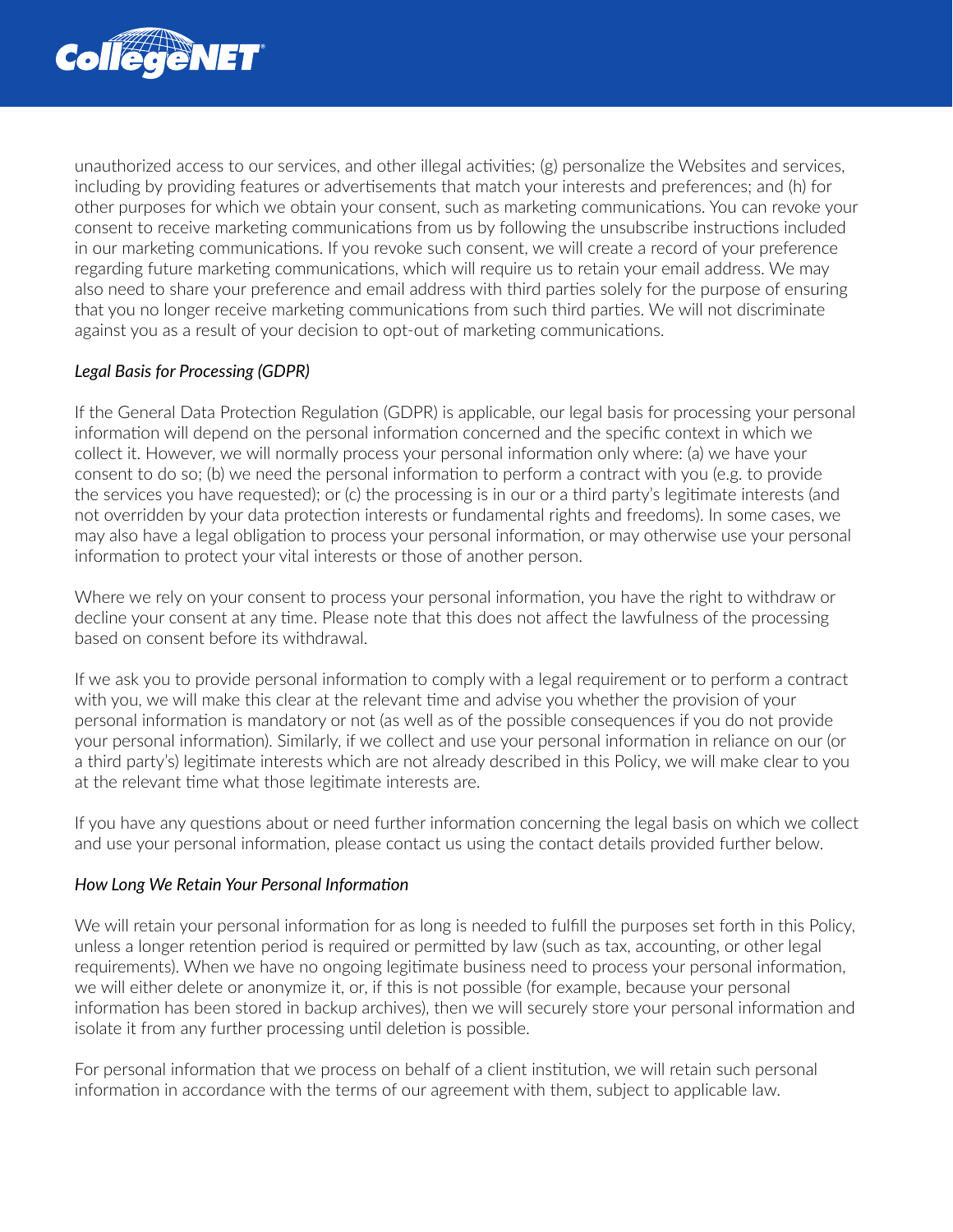

# **5. Sharing Of Information Collected**

We share your personal information as necessary to provide the services you request, including sharing information with third party service providers; when required by law; to protect rights and safety; and with your consent.

### *To Provide the Services You Request*

Personal information is required for us to be able to provide the services to you. You are required to provide personal information in order to create an account with us. When you use our services to submit a form that we host for a client institution, the information you entered into that form will be disclosed to that client institution. In addition, please note that when you enter information into a form that we host for a client institution, the information you enter into that form will be disclosed to that client institution regardless of whether or not you ever complete the form and submit it. You may access a form that is "in progress" and modify the information you have entered into it by following the instructions on the form. After you submit the form, you will not be able to access or modify the information submitted on that form without assistance from us. Once your personal information has been disclosed to a client institution, the privacy statements and information practices of that institution will govern the institution's use of the information disclosed.

#### *Third Party Service Providers*

We share information, including personal information, with our third party service providers that we use to provide hosting for and maintenance of our Websites, application development, backup, storage, payment processing, analytics, and other services for us. These third party service providers may have access to or process your personal information for the purpose of providing these services for us. We do not permit our third party service providers to use the personal information that we share with them for their marketing purposes or for any purpose other than in connection with the services they provide to us.

#### *Compliance with Laws and Law Enforcement Requests; Protection of Our Rights*

In certain situations, we may be required to disclose personal information in response to lawful requests by public authorities, including to meet national security or law enforcement requirements. We may disclose personal information to respond to subpoenas, court orders, or legal process, or to establish or exercise our legal rights or defend against legal claims. We may also share such information if we believe it is necessary in order to investigate, prevent, or take action regarding illegal activities, suspected fraud, situations involving potential threats to the physical safety of any person, the safety and security of our services, violations of our Terms of Use or Terms of Service, or as otherwise required by law.

### *Community Forums*

The Websites may offer publicly accessible blogs, community forums, comments sections, discussion forums, or other interactive features ("Interactive Areas"). You should be aware that any information that you post in an Interactive Area might be read, collected, and used by others who access it. To request removal of your personal information from an Interactive Area, contact us at privacy help@collegenet.com. In some cases, we may not be able to remove your personal information, in which case we will let you know if we are unable to do so and why.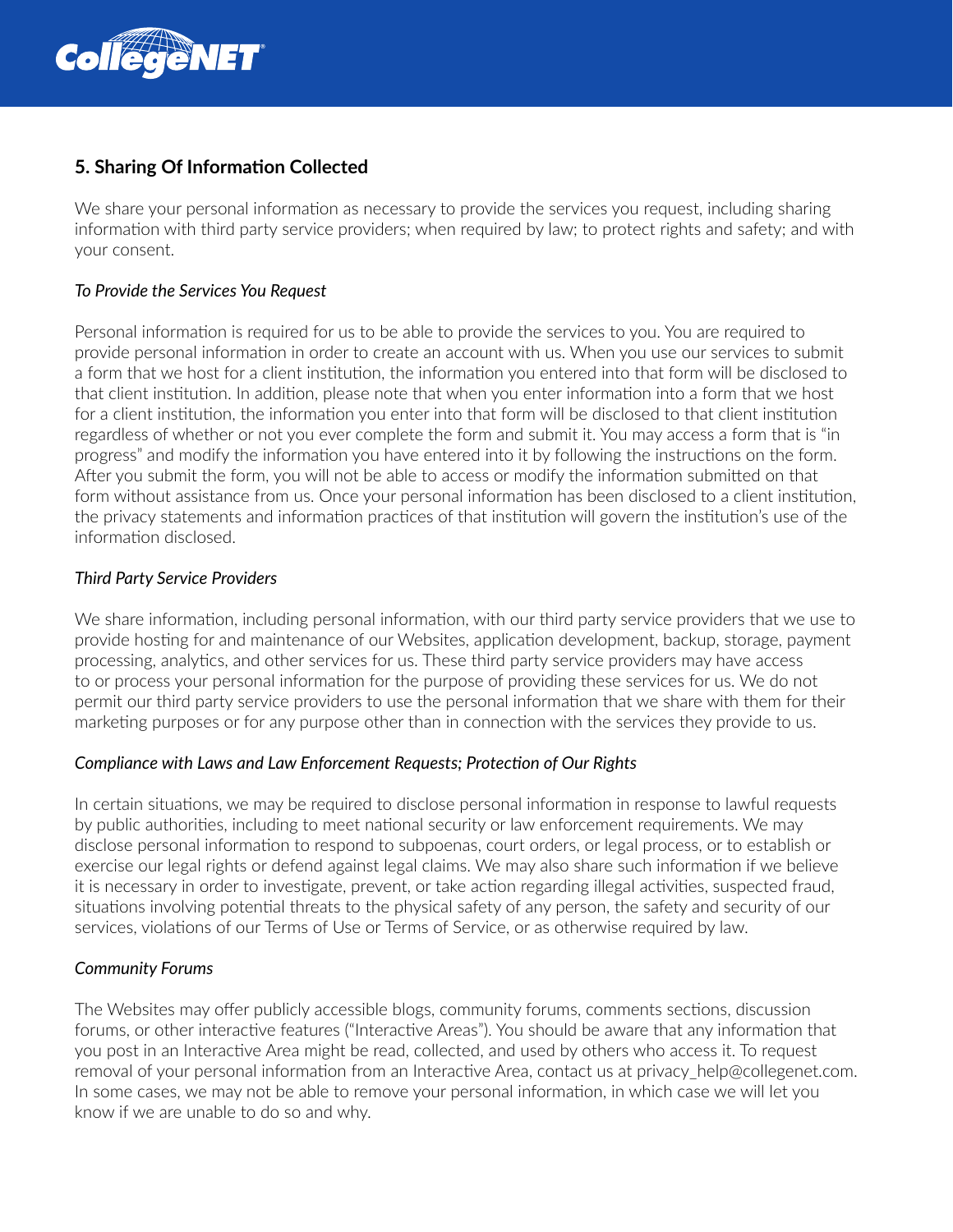

### *With Your Consent*

We share personal information with third parties when we have your consent to do so.

# **6. Transfer of Information (GDPR)**

Personal information we collect will be processed in the United States and possibly transferred to entities in other jurisdictions. BY PROVIDING YOUR PERSONAL INFORMATION TO US, YOU CONSENT TO ANY TRANSFER AND PROCESSING IN ACCORDANCE WITH THIS POLICY.

WE HEREBY INFORM YOU THAT THERE ARE POTENTIAL RISKS TO YOU ASSOCIATED WITH TRANSFERRING YOUR INFORMATION TO THE UNITED STATES DUE TO THE ABSENCE OF AN ADEQUACY DECISION AND APPROPRIATE SAFEGUARDS. THESE RISKS INCLUDE THE RISK THAT YOU WILL NOT BE ABLE TO EXERCISE YOUR DATA PROTECTION RIGHTS UNDER APPLICABLE LAW TO PROTECT YOURSELF FROM UNLAWFUL USE OR DISCLOSURE OF YOUR INFORMATION.

IF YOU ARE VISITING OUR WEBSITES OR UTILIZING OUR SERVICES FROM THE EUROPEAN UNION OR OTHER REGIONS WITH LAWS GOVERNING DATA COLLECTION AND USE, YOU ARE AGREEING TO THE TRANSFER OF YOUR PERSONAL INFORMATION TO THE UNITED STATES AND POSSIBLY OTHER JURISDICTIONS.

# **7. Your Privacy Rights**

You have certain rights regarding your personal information, as set forth in this Policy and applicable law.

### *Right to Access and Right to Delete*

If you provide us with personal information in connection with your use of our Websites or services, you have the right to access this information and the right to have this information deleted, subject to certain limitations. For some of our services, you have the ability to access, change, and delete the information in your account. Some of our services require you to contact us to request access or deletion.

We will not deny you access to your personal information unless applicable law or regulatory requirements allow or require us to refuse to provide some or all of the personal information that we hold about you. Notwithstanding a request to delete information, we may retain information for as long as you maintain an account for our services, as needed to provide you with the services you requested, to comply with our legal obligations, resolve disputes, and enforce our agreements, or because the information is in an Interactive Area.

To make a request to access or delete your personal information maintained by us, please do one of the following things: (1) complete the request form at: https://www.applyweb.com/privacy/delete account. html; or (2) call the following toll free phone number 833-775-0977. We will respond to your request within ten (10) days. To protect your privacy and security, we will take steps to verify your identity/ authority before taking action on your request. We will, when feasible, match the identifying information you provide to the personal information we already have about you. If that is not sufficient to verify your identity/authority, we may request additional information or documentation from you (such as a copy of your photo identification and/or written authorization for an agent to act on your behalf). This additional information will only be used for the purposes of verifying your identity and will be deleted as soon as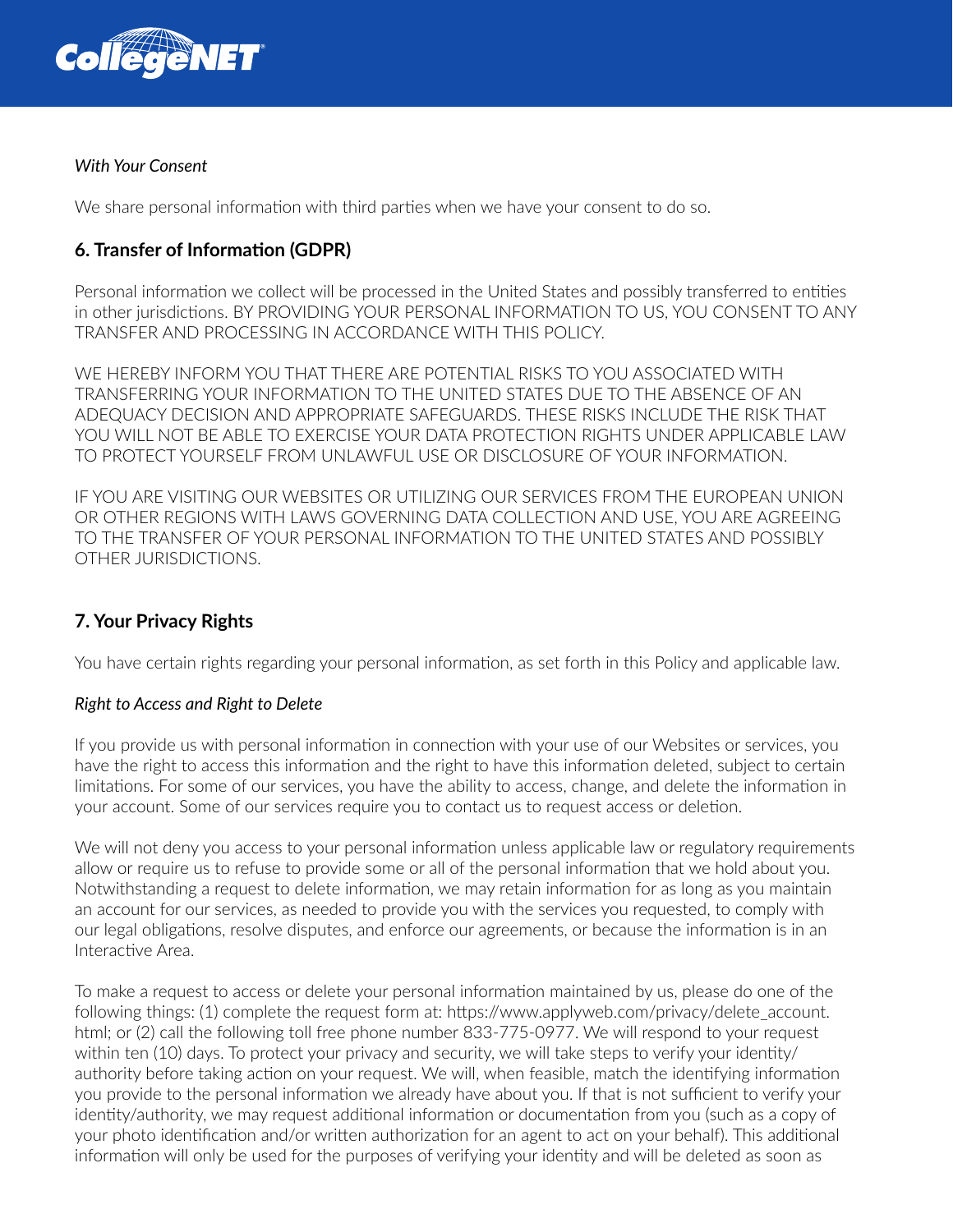

practical after processing your request, except as required to comply with applicable law. Please note that we cannot change or delete information that you provided in a form that has already been submitted to a client institution. If you want to update or delete information on such a form, you must contact the client institution to which the form was submitted.

If you request access to or deletion of personal information that we store and process on behalf of a client institution, we will direct you to submit your request to the client institution. Upon receipt of a request from one of our client institutions for us to provide or delete your personal information, we will respond to their request within thirty (30) days. We will retain personal information that we store and process on behalf of our client institutions for as long as needed to provide the services to our client institutions. We will retain and use this personal information as necessary to comply with our legal obligations, resolve disputes, and enforce our agreements.

#### *California Consumer Privacy Act*

The California Consumer Privacy Act ("CCPA") requires that we provide notice that California consumers have the following rights:

(1) The right to request that we disclose what personal information we collect, use, disclose, and sell, including the categories of personal information we collect, the categories of sources from which we collect personal information, the business or commercial purpose for collecting or selling personal information, the categories of third parties with whom we share personal information, and, upon receipt of a verifiable request from a California consumer, the specific pieces of personal information we have collected about that California consumer.

(2) The right to request deletion of their personal information collected or maintained by us.

(3) The right, if applicable, to opt out of the sale of personal information by us.

(4) The right to be free from discriminatory treatment by us for the exercise of the privacy rights conferred by the CCPA.

(5) The right to designate an authorized agent to make a request of us on the consumer's behalf under the CCPA.

The CCPA also requires that we provide the following information:

The categories of personal information we collected about California consumers in the preceding 12 months are:

- Identifiers such as a real name, alias, postal address, unique personal identifier, online identifier, internet protocol address, email address, account name, social security number, driver's license number, passport number, or other similar identifiers.
- Information that identifies, relates to, describes, or is capable of being associated with, a particular individual, including, but not limited to, his or her name, signature, social security number, physical characteristics or description, address, telephone number, passport number, driver's license or state identification card number, insurance policy number, education, employment, employment history, bank account number, credit card number, debit card number, or any other financial information,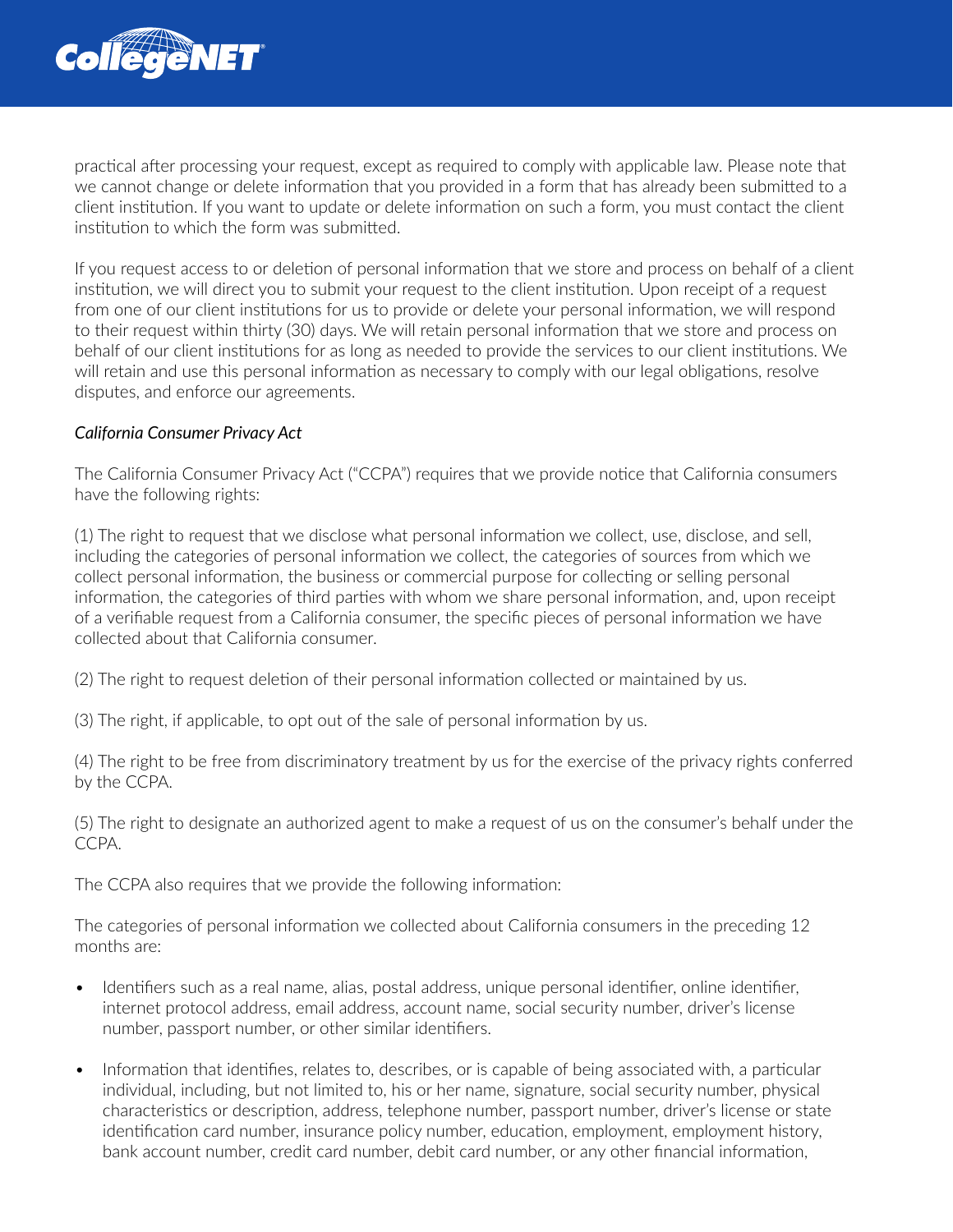

medical information, or health insurance information.

- Characteristics of protected classifications under California or federal law.
- Internet or other electronic network activity information, including, but not limited to, browsing history, search history, and information regarding a consumer's interaction with an internet website, application, or advertisement.
- Geolocation data.
- Audio, electronic, visual, thermal, olfactory, or similar information.
- Professional or employment related information.
- Education information.
- Inferences drawn from any of the above information.

For each of the above categories of personal information we collected, the categories of sources from which the information was collected are detailed in Section 3 (Personal Information We Collect) of this Policy; the business or commercial purposes for which the information was collected are detailed in Section 4 (How We Use Personal Information) of this Policy; and the categories of third parties with whom we shared the information are detailed in Section 5 (Sharing of Information Collected) of this Policy.

We do not sell personal information. We do not sell personal information of minors under 16 years of age. We have not sold any personal information to third parties for a business or commercial purpose in the preceding 12 months.

We have disclosed personal information to third parties for a business or commercial purpose in the preceding 12 months as detailed in Section 5 (Sharing of Information Collected) of this Policy. The categories of such personal information we disclosed are the same categories of personal information we collected about California consumers that are listed above.

#### *Other California Privacy Rights*

California law permits residents of California to request certain details about how their information is shared with third parties for direct marketing purposes. If you are a California resident and would like to make such a request, please contact us at privacy help@collegenet.com.

If you are between the ages of 13 and 17, reside in the state of California, and have registered for a CollegeNET account, you may request and obtain removal of content and information that you posted on our Interactive Areas. To request removal of such content and information, you must send an email to privacy help@collegenet.com that complies with the following: (i) the email must be sent from the email address associated with the CollegeNET account; (ii) the subject line of the email must say "Content Removal Request"; and (iii) the body of the email must include the user name of the CollegeNET account. CollegeNET will send you an email to acknowledge receipt of your content removal request. You must then send a reply email to CollegeNET's acknowledgement email to confirm your content removal request. We will remove the content and information posted by you within seven (7) business days after receipt of your reply email confirming your content removal request.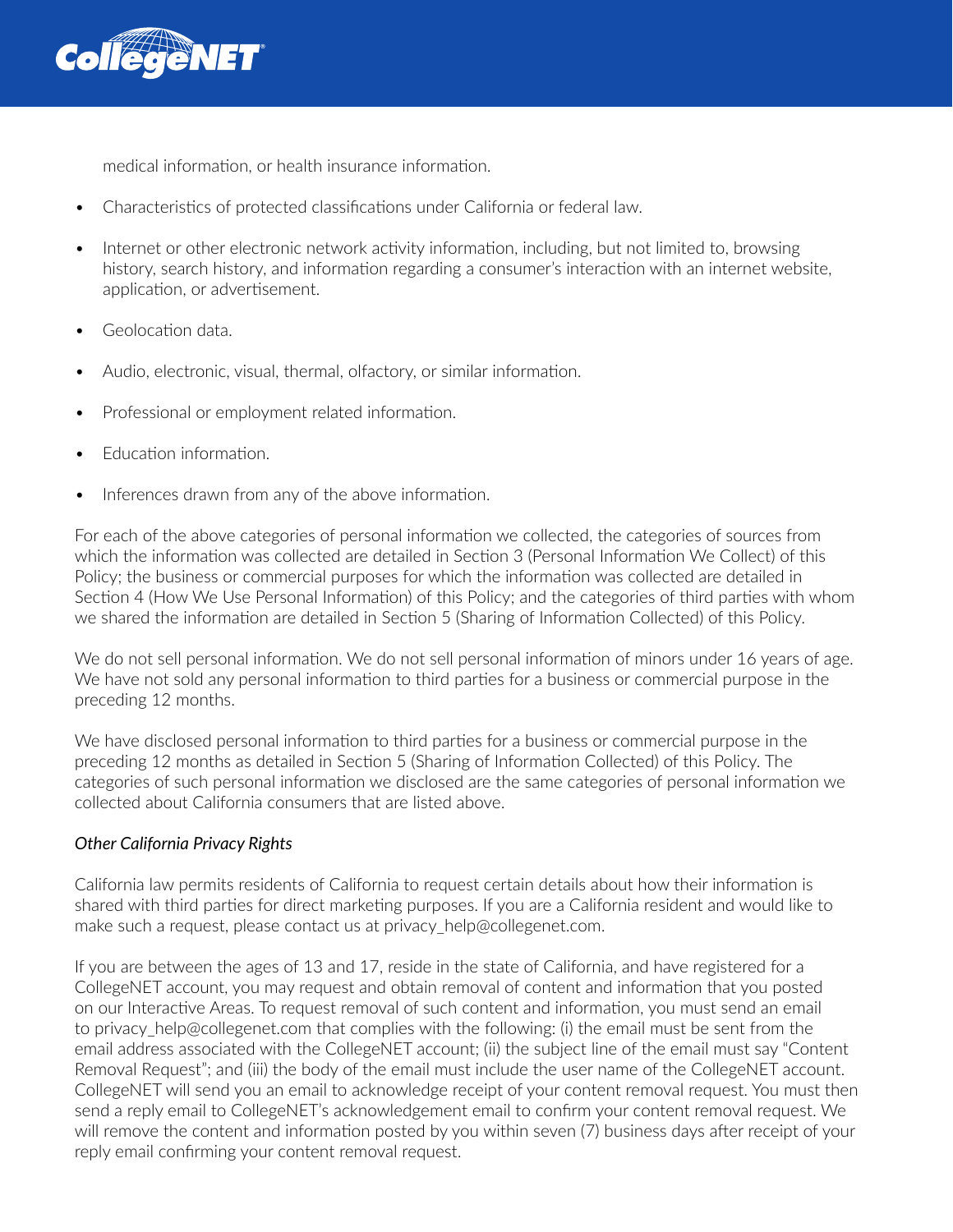

We do not guarantee the complete or comprehensive removal of content and information posted by you in the following circumstances: (i) if any applicable law requires us to maintain the content or information; (ii) if the content or information was stored or posted by a third party who also registered for a CollegeNET account, including any content or information that was originally posted by you and then stored, republished, or reposted by such third party (such as a friend or other third party in a post about you); (iii) if we have anonymized the content or information so that you cannot be individually identified; (iv) if you fail to follow the instructions for submitting a request for removal of the content or information; and (v) if you received compensation or other consideration for providing the content or information. Please note that we cannot remove information you entered into a form after you have submitted that form. If you want to update information on such a form, you must contact the client institution to which the form was submitted.

### *GDPR Privacy Rights*

If you are from certain territories (such as the European Union), you may have additional rights available to you under applicable laws, including:

- Rights of access and rectification: You may have the right to request that we provide you with information about whether we store or process any of your personal information and to have any inaccuracies in your personal information corrected.
- Right of erasure: In certain circumstances, you may have a broader right to erasure of personal information that we hold about you – for example, if it is no longer necessary in relation to the purposes for which it was originally collected. Please note, however, that we may need to retain certain information for record keeping purposes, to complete transactions, or to comply with our legal obligations.
- Right to object to processing: You may have the right to request that we stop processing your personal information and/or to stop sending you marketing communications.
- Right to restrict processing: You may have the right to request that we restrict processing of your personal information in certain circumstances (for example, where you believe that the personal information we hold about you is inaccurate or unlawfully held).
- Right to data portability: In certain circumstances, you may have the right to be provided with your personal information in a structured, machine readable and commonly used format and to request that we transfer the personal information to another data controller without hindrance.
- Right to revoke consent: Where our processing of your personal information is based on your consent, you have the right to withdraw your consent at any time. This does not affect the lawfulness of the processing based on consent before its withdrawal.

If you would like to exercise such rights, please complete the request form at www.applyweb.com/privacy/ eu\_exercise\_rights.html. We will consider your request in accordance with applicable laws. To protect your privacy and security, we may take steps to verify your identity before taking action on your request.

You also have the right to complain to a data protection authority about our collection and use of your personal information. For more information, please contact your local data protection authority.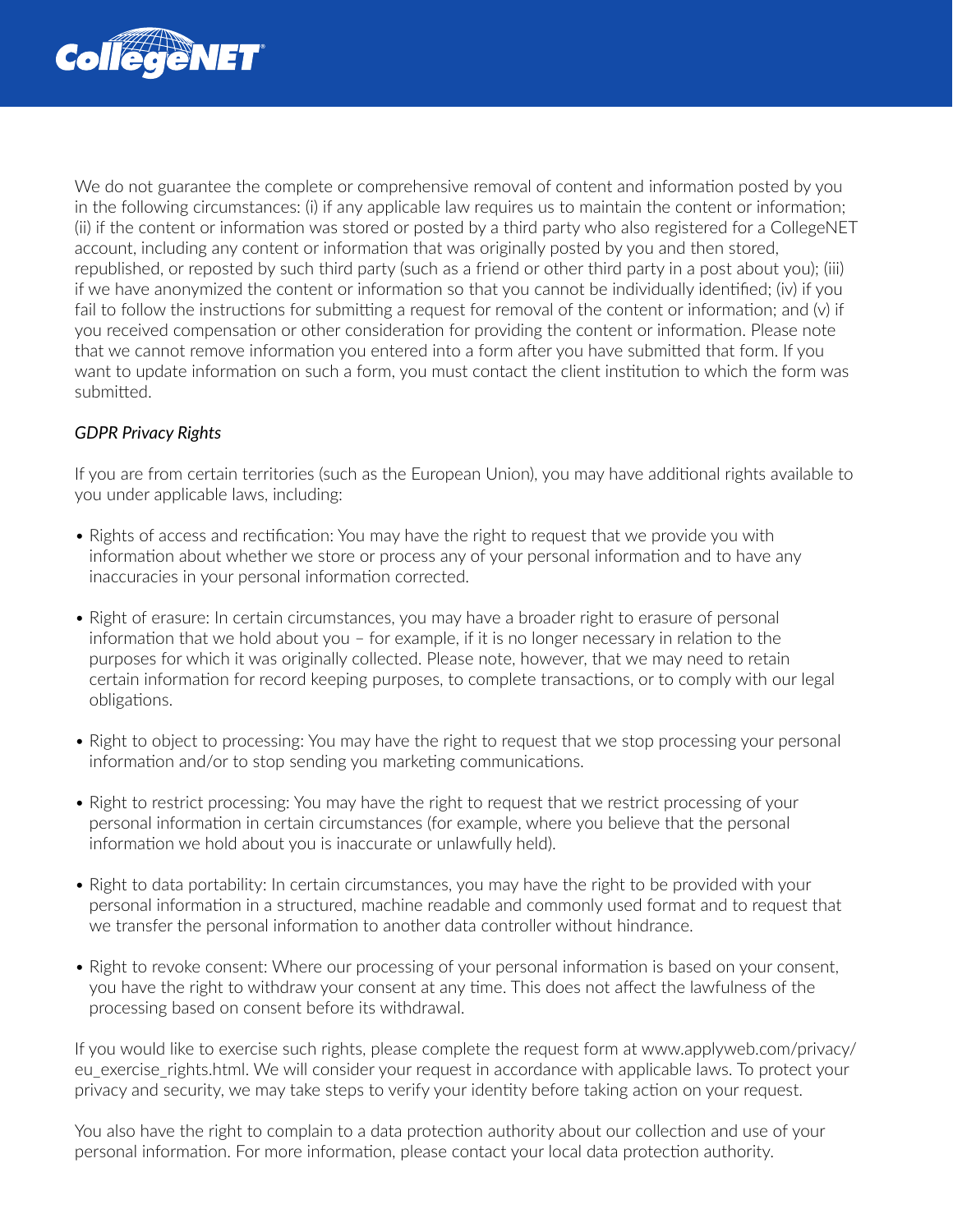

# **8. Children's Personal Information**

We do not knowingly collect any personal information from children under the age of 13. If you are under the age of 13, please do not submit any personal information through our Websites or services. We encourage parents and legal guardians to monitor their children's Internet usage and to help enforce this Policy.

If you are over the age of 13 but under the age of 16 and reside in the European Union, your parent or legal guardian may need to expressly consent to your using our Websites or services. Please direct them to https://www.applyweb.com/public/register?s=consent.

### *Notice to Parents and Legal Guardians*

If you consented to our collection, use, disclosure, or other processing of your child's personal information, you may review or have deleted the personal information we have about your child, and you can refuse to permit further collection, use, disclosure, or processing of such personal information in accordance with applicable law. If you have questions or wish to exercise these rights, please contact us at privacy\_help@ collegenet.com.

## **9. Other Important Privacy Information**

Below you will find additional privacy information you may find important.

### *Security*

The security of your personal information is important to us. We follow generally accepted standards to protect the personal information provided to us, both during transmission and once it is received.

### *Passwords*

Your account information, if you create an account, is accessible online through the use of a password. To protect the confidentiality of personal information that you provide in connection with a user account, you must keep your password confidential and not disclose it to any other person. We are not responsible for the consequences of any passwords that you disclose or which are lost or stolen, including any unauthorized activity on your account, which shall be your sole responsibility. Please advise us immediately if you believe your password has been misused or otherwise misappropriated.

### *Cookies*

We may use cookies, Web beacons, or other technologies to identify users, to collect information about their preferences and history, and to customize their experiences. We use cookies to prevent you from having to repeatedly enter your login information, to save searches temporarily, to administer our Websites and help us understand how visitors use them, and to improve our Websites and our services.

We may use third parties, including network advertisers and other third party ad servers, to deliver ads or other functionality to you. These third parties may use cookies, Web beacons, or other technology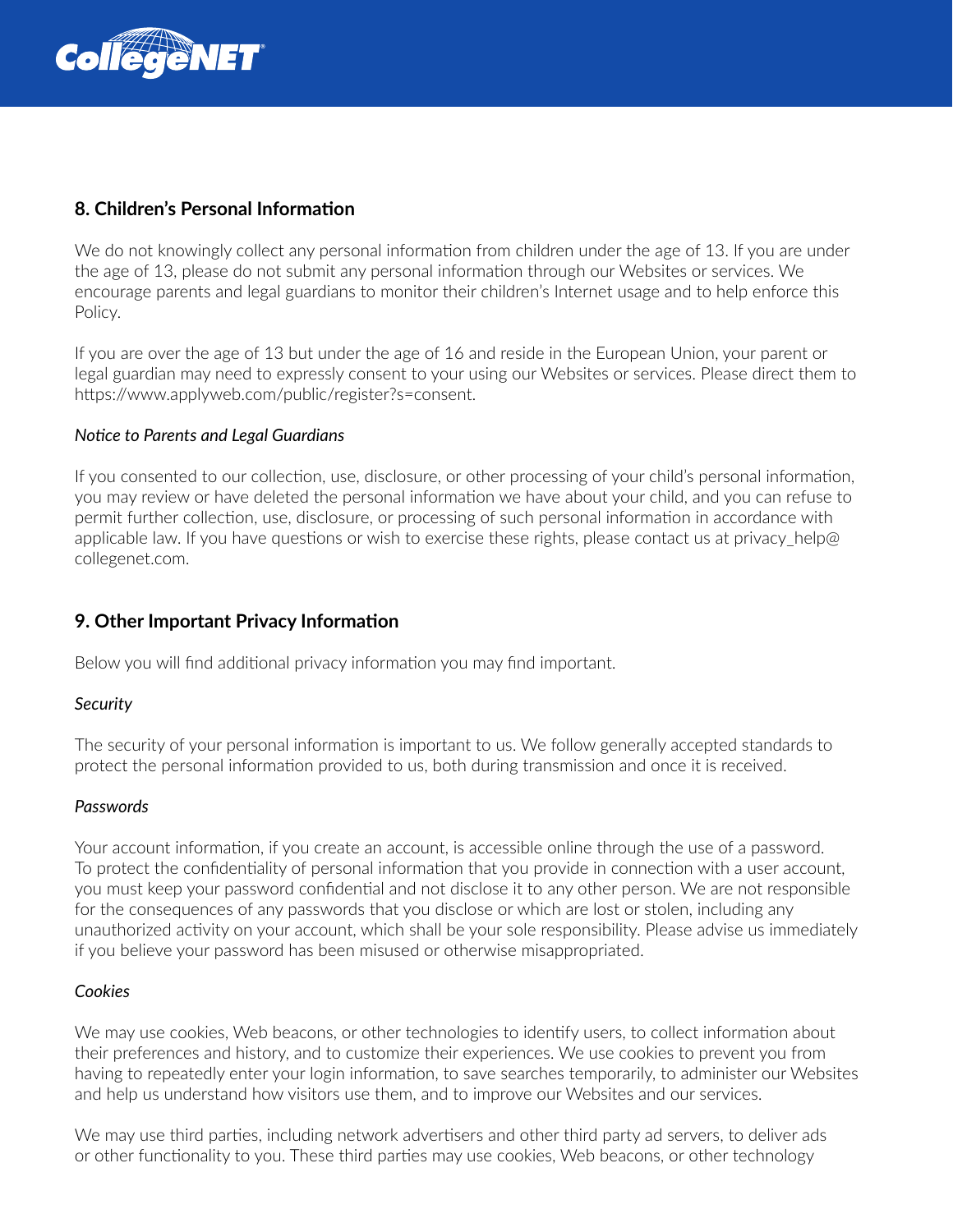

to collect information about your visits to our Websites and may use that information to present news and advertisements that may be of interest to you (including while you are no longer on our Websites) or to integrate with social networking sites. This Policy does not apply to, and we are not responsible for, cookies, Web beacons, or similar technologies in third party services, and we encourage you to check the privacy policies of such third parties to learn about their use of cookies and other technology.

You may refuse to accept cookies by following the procedures specific to your Web browser. If you do so, your browser may react strangely, and you may not be able to complete, save, or submit a form or use some services on our Websites.

#### *Our USAcademy*® *Service*

USAcademy® is a Web-based service that allows users to access information about US culture, US colleges and universities, and the experience of attending college in the United States. In order to participate in USAcademy, you must register for a CollegeNET account and provide some personal information to us.

Your USAcademy user name, photo or other image, other information you may put in your profile, questions you ask, and posts you make to discussions, will all be publicly available on the Website. Please keep this in mind when you choose a user name and if you choose to disclose your photo, statements, discussion postings, and other information in connection with USAcademy. Please do not write or post any images or information that you do not want publicly available on the Website.

#### *Business Transactions*

We may assign or transfer this Policy, as well as your account and related information and data, including any personal information, to any person or entity that acquires all or substantially all of our business, stock or assets, or with whom we merge.

### *Statement Changes*

We will modify this Policy if our privacy practices materially change in the future. We will notify you of any such modification by posting the modified Policy on our Websites and indicating at the top of the Policy the date it was last updated. We may also notify you of modification or changes by sending you an email or other notification. We encourage you to review the Policy each time you visit one of our Websites, to see if this Policy has been updated since your last visit to make sure you understand how your personal information will be processed.

## **10. Contact Us**

If you have questions regarding this Policy or about our privacy practices, please contact us by email at privacy\_help@collegenet.com.

CollegeNET, Inc. Attn: Privacy Officer 805 SW Broadway, Suite 1600 Portland, Oregon 97205 United States